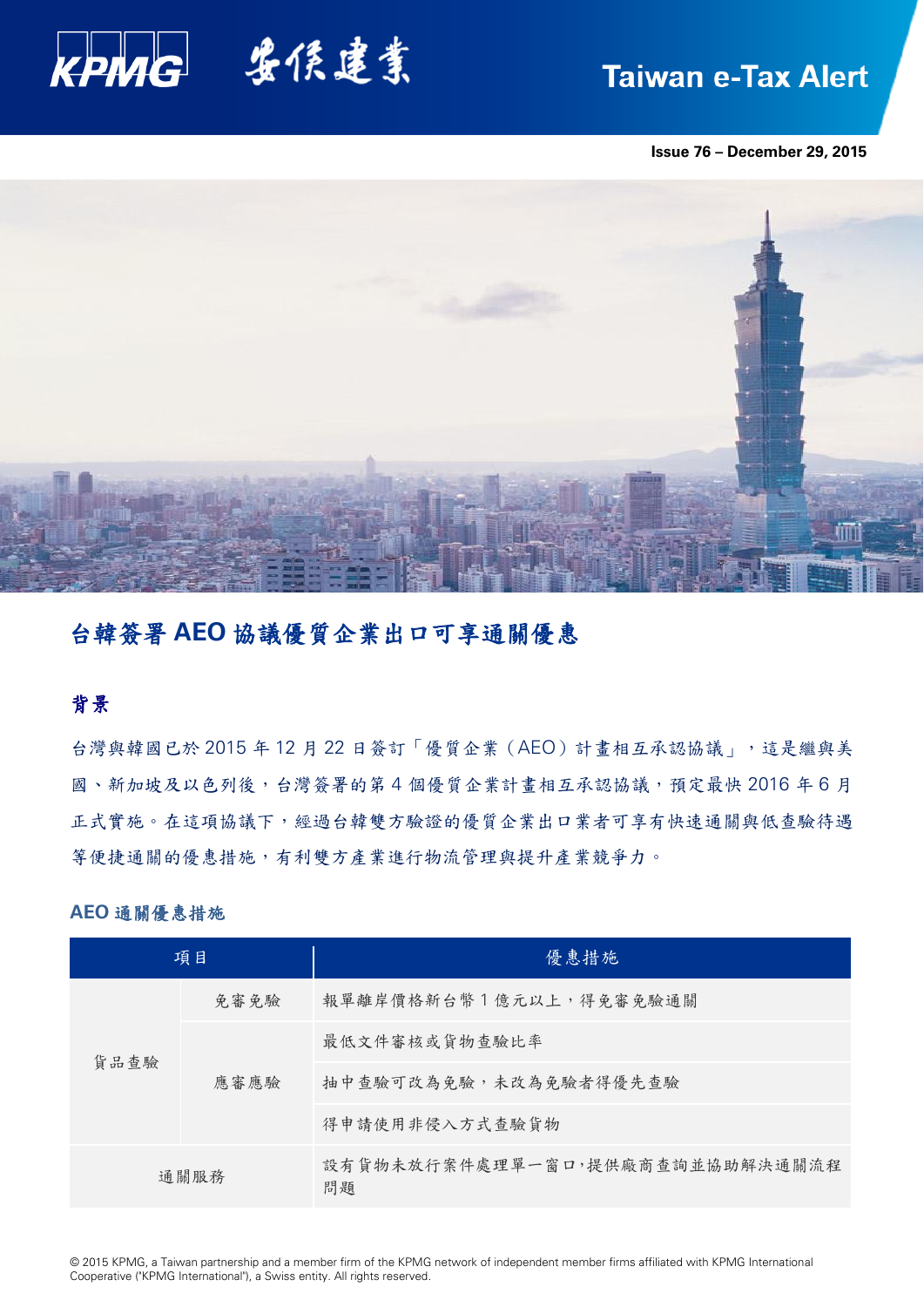註:凡從事與貨物之國際運送有關業務,遵守WCO 或等同之供應鏈安全標準,並獲得國家海關當局或其 代表人承認者;包含製造業者、進口人、出口人、報關行、承攬業者、併裝業者、中繼運送人、港口、機 場、貨車業、整合運送業者、倉儲業者、經銷商等國際物流供應鏈各環節之關係人,均可經由認證成為優 質企業 AEO(Authorized Economic Operator)。

## **KPMG** 觀察

南韓為台灣第 6 大貿易夥伴, 2014 年台韓雙邊貿易總值約 300 億美元,而台灣是南韓今年所簽 署的 4 個 AEO 相互承認協議中,與南韓雙邊貿易量最大的簽署國家,完成此協議簽署,對促進 台韓經貿發展至為重要。

取得 AEO 認證將有助於通關便捷、節省查驗成本,建議符合資格之業者可申請安全認證優質企 業,則未來出口貨物輸往與台灣簽有相互認證協議國家時,即可互享通關優惠待遇,達到節省時 間及報關成本的目的。

## 作者:葉維惇執業會計師、陳彩凰執行副總及強詩涵副理